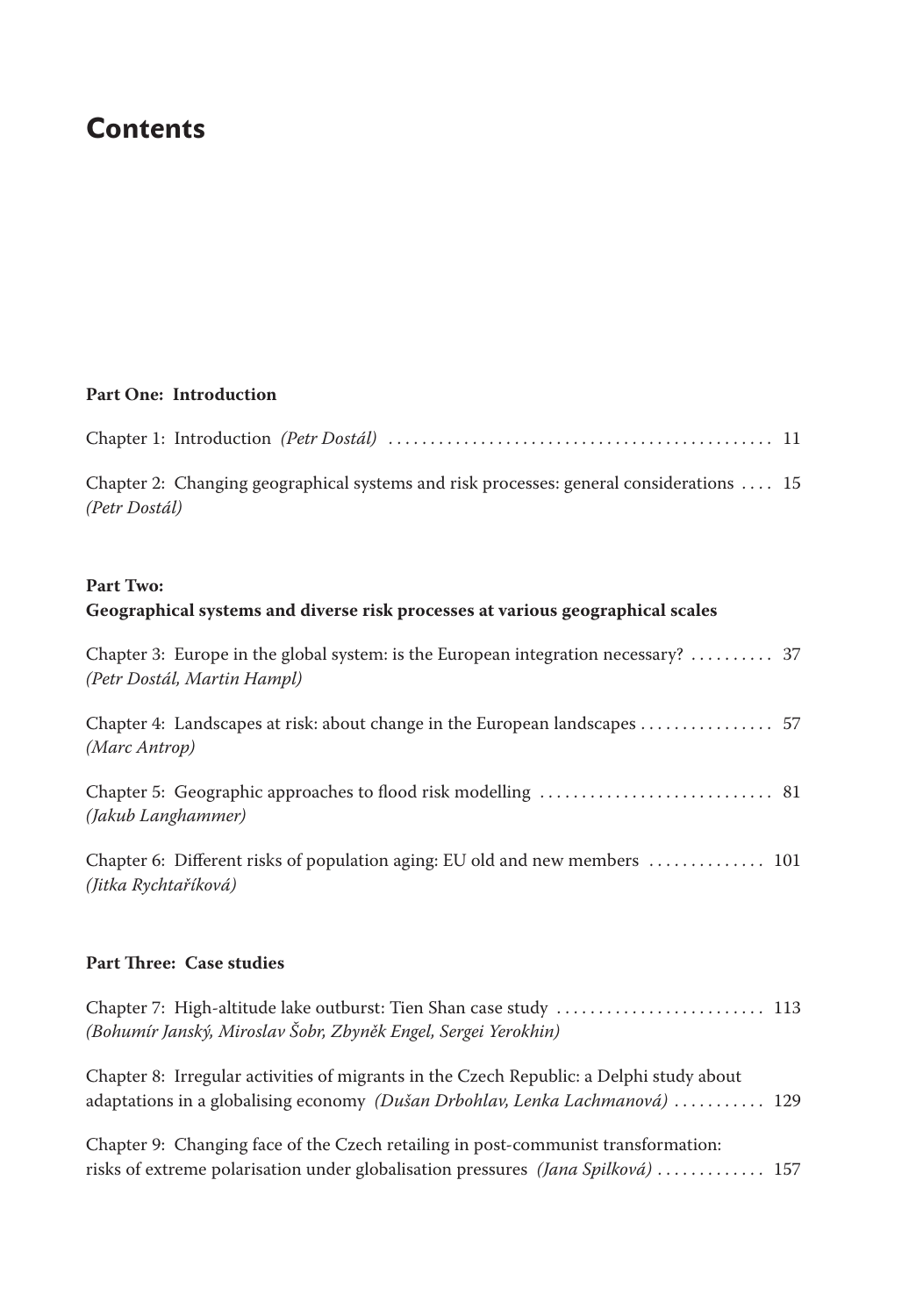## **Chapter 2: Changing Geographical Systems and Risk Processes: General Considerations**

PETR DOSTÁL

*"Risks are man-made hybrids. They include and combine politics, ethics, mathematics, mass media, technologies, cultural definition and perceptions; and, most important of all, you cannot separate these aspects and 'realities', if you want to understand the cultural and political dynamics of the world risk society" (Beck, 2000, page 221).*

*"It is perhaps obvious that high degrees of 'risk' are more irksome; most of us are reluctant to jeopardize our lives or the elemental requirements of life. But it is also evident that. … a life with uncertainty eliminated or perhaps even very greatly reduced would not appeal to us" (Knight, 1948, page 348).*

#### **1. Introduction**

Considerations of the evolution of geographical systems and risk processes in the context of global changes and European integration are necessarily complex. Fist of all, there is the complexity of research questions arising from the heterogeneous character of elements of real geographical systems that are including both natural material (inorganic and biological elements) and societal phenomena and their mutual interactions. Considering the extremely heterogeneous character of geographical systems, researchers are confronted with societal processes which are constituted through the activity and subjectivity of actors advancing further societal development and associated with corresponding processes of cognition and human assessment. In consequence, there also is great variability and dynamics of societal development. It is important to recognise that this nature of the societal elements and processes in the evolution of geographical systems inevitably results in changes in crucial conditioning factors and implies shorter time spans in which established regularities in the evolution of complex geographical systems can be used and indicate in explanatory analyses possible causal factors (see further Hampl, 2000; Dostál and Hampl, 1995; 2007). Secondly, the complexity of the subject matter of studies of geographical systems also results from the multi-level character of geographical systems. The dimension of rank or geographical scale level is essential for any understanding of tendencies in the evolution of geographical systems. Accordingly, research questions are usually concerned with development tendencies of local and regional geographi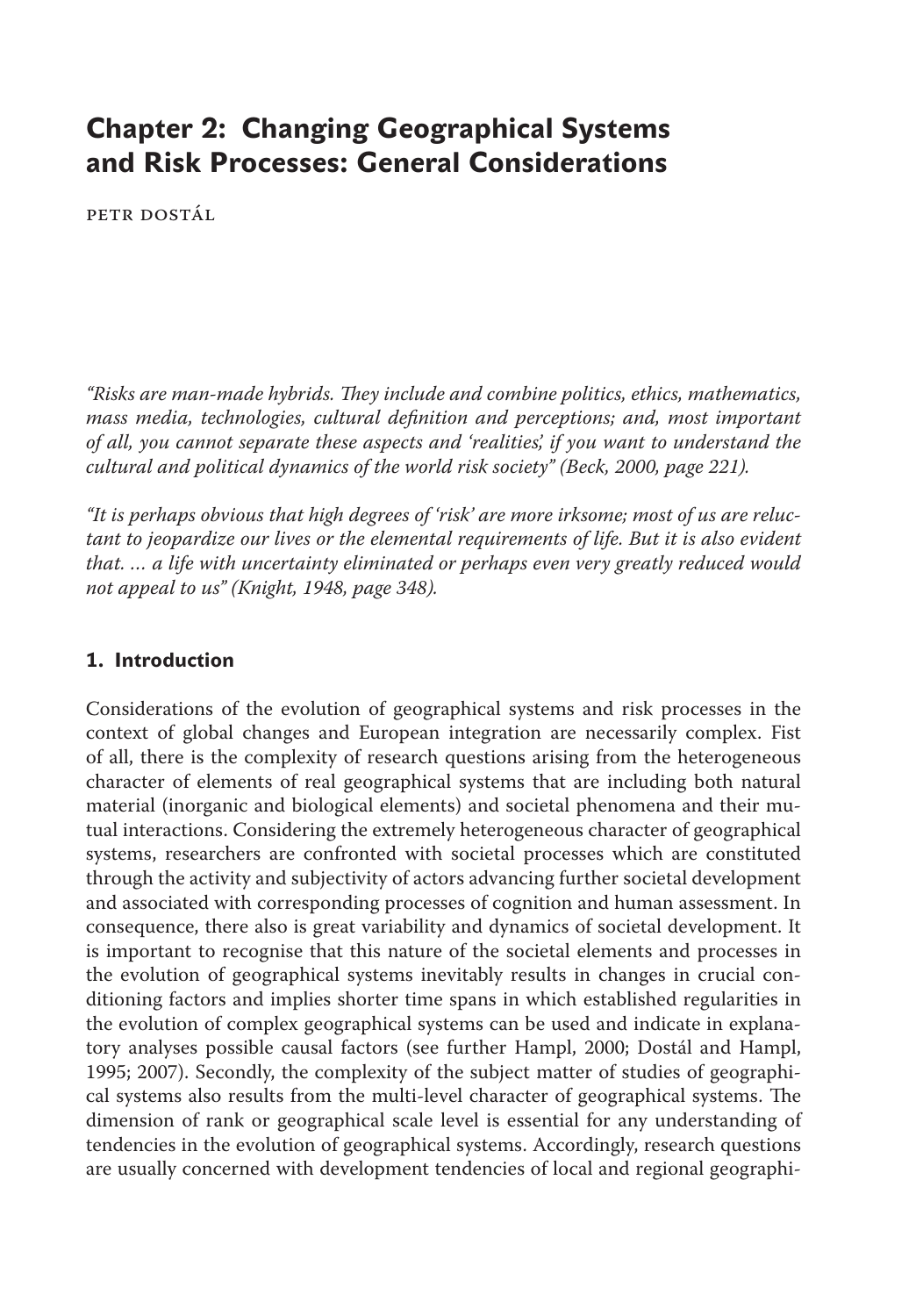cal systems in the national, European and global contexts. Thirdly, the complexity of considerations of evolutionary tendencies in real geographical systems also follows from the research orientation on diverse risk processes and uncertainties of assessments of development tendencies of geographical systems. This specific research direction needs to consider a wide range of research questions trying to highlight the ways in which different processes in natural environment and society can be understood as risk processes, often entangled, and in terms of uncertainties and hazards (Dostál, 2005). These three circumstances of the research considering the evolution of complex geographical systems make it necessary to follow research orientations that are using systemic approaches which can allow conceptualisations of feedback relationships between diverse heterogeneous processes in natural environment and society and between various scale levels of intertwined changes in natural environment and societal development (Dostál and Hampl, 1995).

The key research questions have to attempt to consider some main issues that beset studies of geographical systems and risk processes. There are the acknowledged complexities of geographical systems as intertwined societal and environmental systems and, consequently, there is given great emphasis to the necessity of methodological pluralism (see Dostál and Hampl, 2007). Another important point of departure is that an appropriate qualitative modelling of complex geographical systems based on systemic approaches can provides necessary foundations for development of quantitative models and approaches. It is also emphasised in this chapter that the multi-level character of feedback mechanisms in geographical systems significantly constrains possibilities to specify risks in exact ways. Further it is stressed that the dynamic development of the complex systems and associated uncertainties and risks are understandably an important problematic of current societal practice and political decision-making. Due to limited scientific knowledge and scientific foundations for solutions of current environmental and societal problems and risk situations, the approaches and procedures have often to be basically orientated on pragmatic ways of monitoring of development of individual cases of geographical systems and tackle specific phenomena and risk processes and narrowly defined issues. Whether one is considering hydro-geographical phenomena such as floods, changing water quality and erosion, or changing natural and cultural landscapes and land use patterns, or demographical and biosocial risks and risks of tendencies towards extreme regional socio-economic inequalities (see Dostál and Langhammer, 2007).

### **2. Uncertainty and risk in environmental and socio-geographical systems**

According to Bernstein (1996, 3) the modern conceptualisation of risk has its origin in the Hidnu-Arabic numbering system which came to Europe seven to eight hundred years ago. At that time, farming, manufacturing and communication were simple. Disasters and breakdowns were frequent, but failures in one activity and locality or region had seldom direct impact on another. Today, the activities and tools we are using are characterised by high levels of complexity, breakdowns have often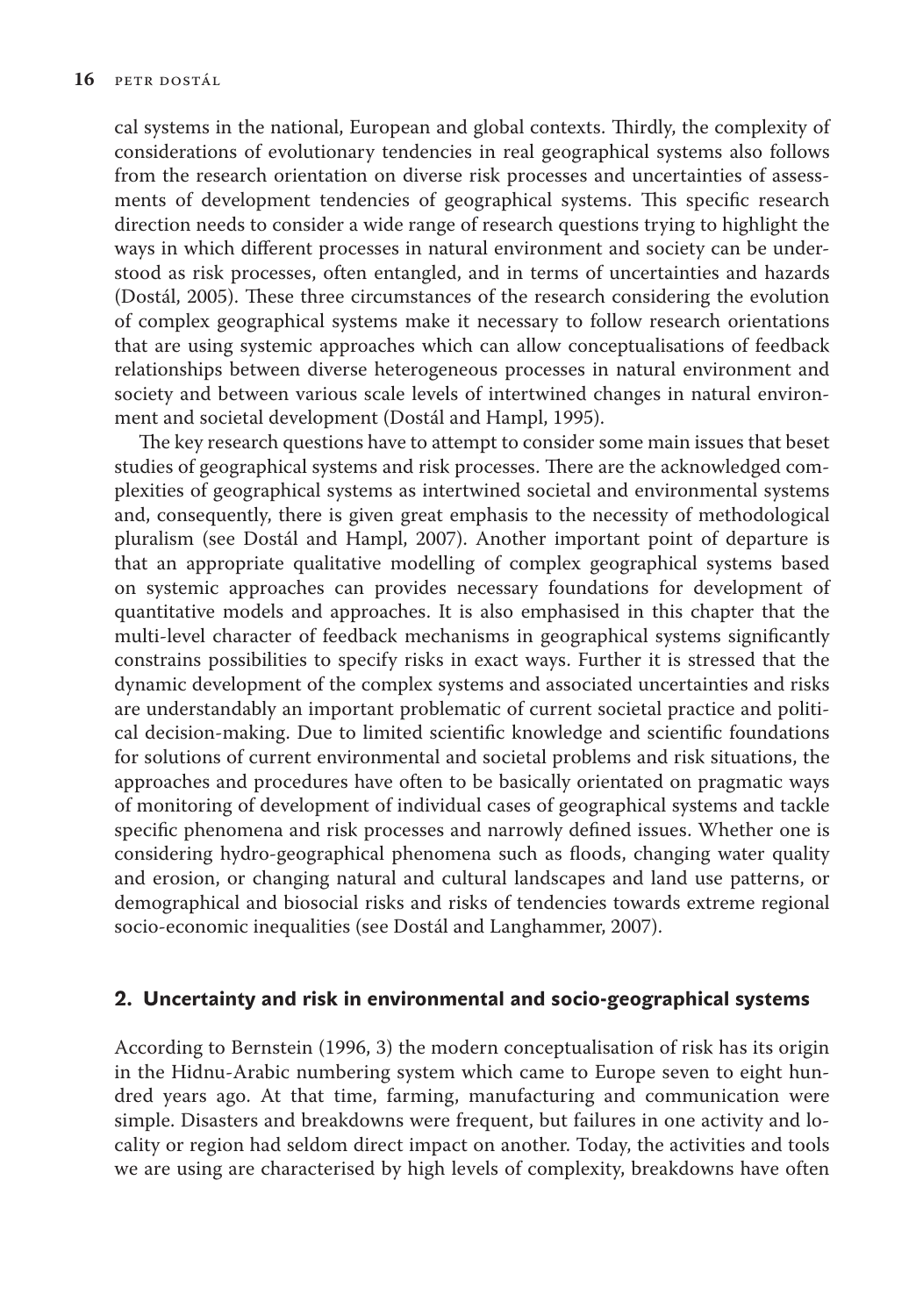far-reaching societal and geographical consequences, sometime even catastrophic impacts.

More systematic considerations of risk began in the renaissance era when constrains of the past in conceptualisations and consciousness of people were broken and long-held believes based on fixed tradition started to be replaced by challenges of future activities and more dynamic societal development. This era is characteristically also the period in which much of the world was to be discovered and gradual integration of the global system begun and was carried upon colonisation, trade and exploitation of resources in far continents (see also Taylor, 1996). It is therefore little surprising that the notion of risk "derives from the early Italian *risicare*, which means 'to dare'. In this sense risk is a choice rather a fate. The actions we dare to take, which depend on how free we are to make choices, are what the story of risk is all about. And that story helps define what it means to be a human being" (Bernstein, 1996, 8).

#### 2.1 Difficult notions of risk and uncertainty

Burgman, (2005, 1) defines risk as "the chance, within a time-frame, of an adverse event with specific consequences" He gives a definition that is assuming possibilities of calculations of occurrence of adverse events. He is also viewing the notion of risk according to two dimensions of probability. It is usually understood as the statistical frequency (or relative frequency) with which a certain event is expected to take place. But, it can also be viewed as the degree of belief warranted by evidence. This second conception is thus concerned with situations in which a probability of an event is unknown or unknowable. This relates to the idea of "subjective probability" (Burgman, 2005, 7). It has the meaning of a lack of knowledge about a process or it specifies personal degrees of belief of various actors (whether scientists, political practitioners or other knowledgeable citizens). It is obvious that the concept of subjective probability seems to be most applicable when assessments of risks relate to the functioning of complex socio-geographical systems (see Dostál, 2005, 20–22). There is also language problem of words clustering around the notion of probability and risk. The spectrum is wide and ranges from such words as change, belief or tendency to possibility or plausibility and further to more exact words such as confidence, likelihood and risk. Language permits borderline case and it results in vagueness. Also due this linguistic variation, there is a tendency to assess risks in inconsistent ways. It is obvious that risk assessments depend on relevant settings. It is important to note already at this stage of our general discussion that these considerations clearly show that risk assessment is inherently also a subjective affair which is significantly influenced by its societal context. Moreover, these considerations also indicate that analyses of the character of risk must be situated in conceptualisations of frameworks of geographical systems which are basically approached in term of reference of socio-ecological systems. Accordingly, the preliminary conclusion to be drawn is that " $(r)$ isk assessments are invariably subject to distorting influences, perhaps more so than other types of scientific analysis, because the public setting of many of the problems" (Burgman, 2005, 25).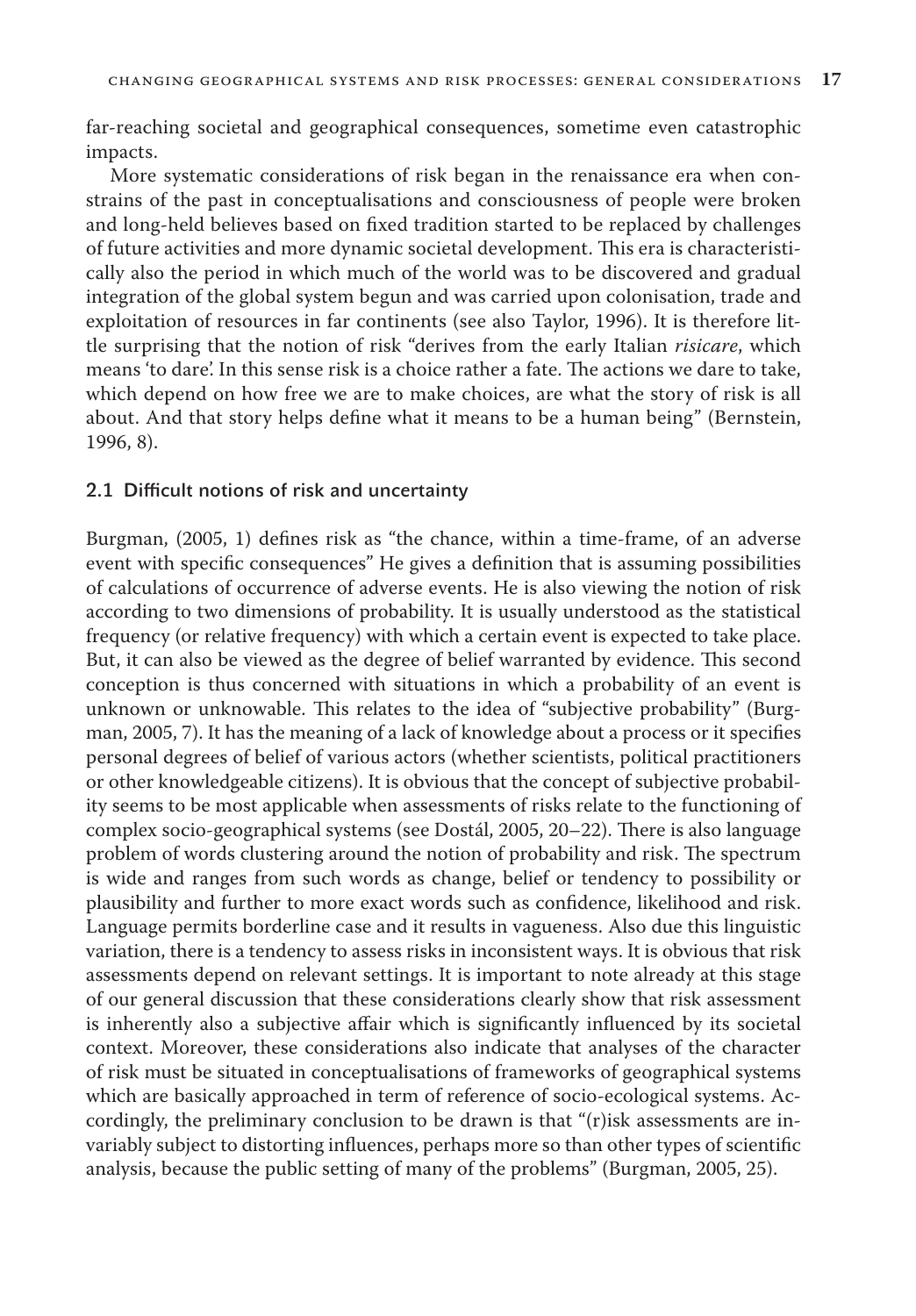It is also essential to understand that the associated notion of uncertainty refers to a situation in which the likelihood of an event occurring cannot be estimated. Blyth (2002, 30–34) has been referring to two conceptualisations of uncertainty considering interests, complexity and bounded rationality. First, there is the notion of uncertainty developed by North who is conceptualising uncertainty as resulting from "the complexity of the problems" (1990, 25). This approach is recognising that decisionmakers are sure of their interests, but unsure of how to realise them. Knowing their interests, the decision-makers cannot calculate how to achieve their interests and through reducing the set of possible strategies the decision-makers attempt to shift uncertainty to risk by ideas of some "road maps" or "focal points". In other words, the decision-makers cannot be "maximisers", but only "satisfiers" (Simon, 1957). Second, there is the concept of uncertainty defined already in the 1920s by Knight (1948) who is not reducing the notion of uncertainty to the one of risk. He was arguing that "the term 'risk', as loosely used in every speech and in economic discussions, really covers two things, which, functionally at least, in their causal relations to the phenomena of economic organization, are categorically different". ... The essential fact is that 'risk' means in some cases a quality susceptible to measurement, while at other times it is something distinctly not of this character; and there are far-reaching and crucial differences in the bearings of the phenomenon depending on which of the two is really present and operating. … It will appear that *measurable* uncertainty, or 'risk' proper, as we shall use the term, is so far different from an *unmeasurable* one that it is not in effect an uncertainty at all. We shall accordingly restrict the term 'uncertainty' to cases of non-quantitative type". Knight conceptually elucidated the crucial character of the difference "between measurable risk and unmeasurable uncertainty" because making decisions "men must *know what they are doing*, and not merely guess more or less accurately" (1948, 19–20). Importantly, in his conceptualisation it is recognised that any really uncertain situation to be assessed is in a high degree unique and the researchers and decision-makers cannot have any idea as an outcome of their analyses as to what possible results are likely, and thus what their interest in such a situation can be. In brief, if "there is no possibility of forming *in any way* groups of instances of sufficient homogeneity to make possible a quantitative determination of true probability" (page 231). Accordingly, for example "insurance deals with those which are 'fairly' classifiable or show a relative low *degree of uniqueness*, but the different branches of insurance show a wide range of variation in the accuracy of measurement of probability which they secure" (Knight (1948, 247; words in italics are in the original).

This emphasis put on the uniqueness is also of decisive importance for an adequate understanding of the notions of uncertainty and risk in the geographical systems and thus not only in the systems of economic institutions and decision-making such as speculation on financial markets or investment decisions in times of major and highly unique economic crises. In the case of risk situations one can assign probabilities to possible outcomes founded on adequate empirical systemic analyses. Here, however, there must be reiterated a number limiting circumstances of adequate research of the evolution of geographical systems and risk processes (Dostál and Hampl, 2007, 30–31). In the first place, the varied activities and also the subjective character of be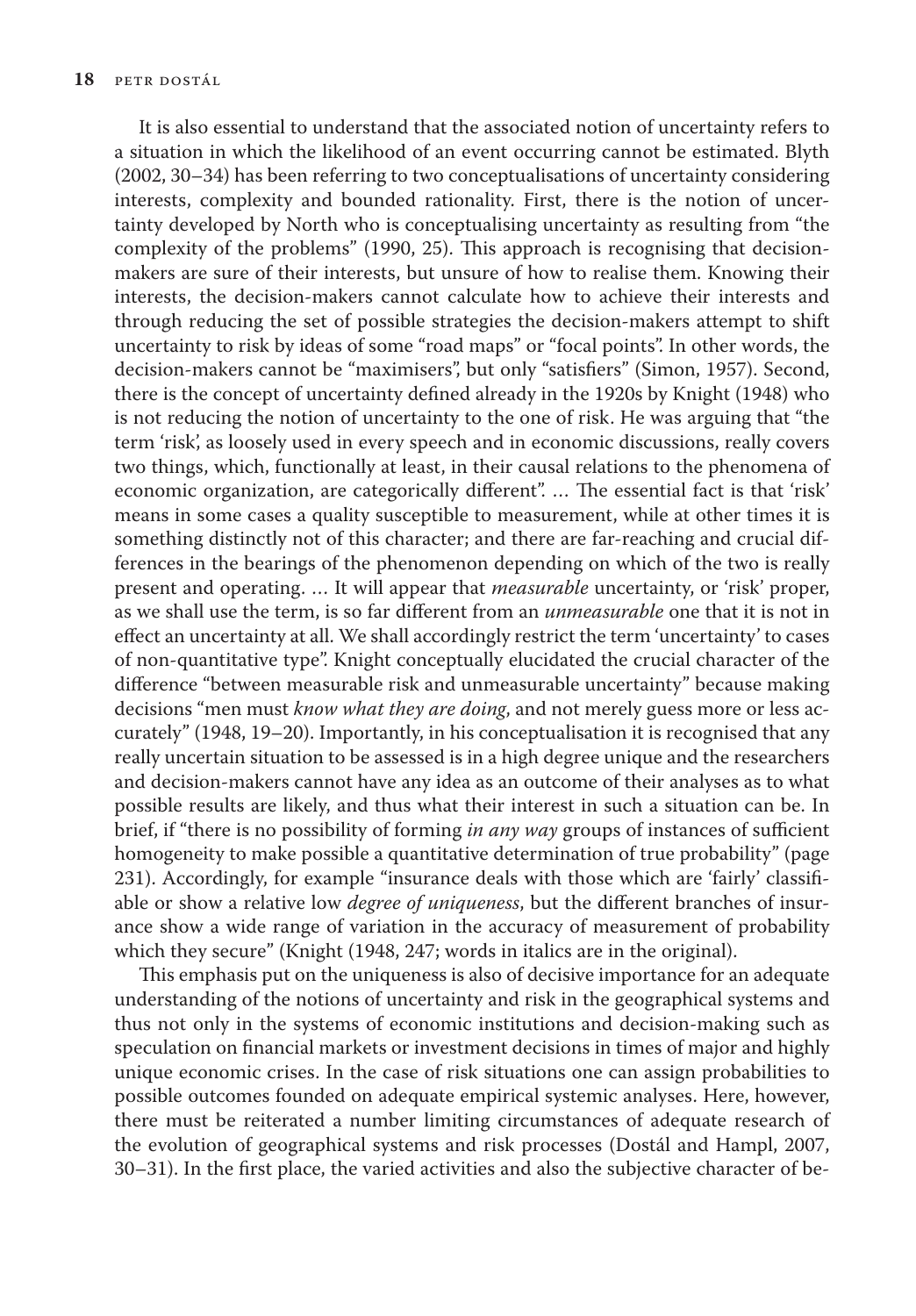haviour of actors carrying on societal development processes are processes of cognition and assessment. Secondly, the multi-level structuration and stochastic character are typical features of the development of societal systems. These aspects of social behaviour and societal development give room for speculative and normatively biased assessments of realities of societies. Thirdly, usefulness of information and data on societal development is complicated. Because dynamic and variable societal development tendencies result in modifications of conditioning factors tend to lead toward shorter time spans in which identified regularities can be employed in subsequent scientific research and applied in practical decision-making. Fourthly, given these difficult circumstances of the cognition process there are also inclinations to distort research and its outcomes concerned with real societal and geographical systems by excessive ideological approaches which further complicate a systematic and cumulative process of knowledge acquirement. It is inevitable that at the field of studies of complex geographical systems and risk processes different ideological positions are constituted by perceptions and understandings and by wished changes of realities of intertwined societal and environmental systems. These concerns indicate the importance of a reliable basic research that can avoid inadequacies of ideologically biased research and its irresponsible applications (Dostál and Hampl, 2007, 34).

Finally, there is the above-emphasised issue of uniqueness which has a long history of controversy in human geography as well as in physical geography. It is concerned with the controversy between the research interests in generalising nomothetical studies seeking regularities and the research interests in idiographic studies emphasising uniqueness of studied areas (Hartshorne, 1959; Chorley and Haggett, 1967; Harvey, 1969; or Dostál ad Hampl, 1995; Hampl, 2000). For example Hartshorne stated the arguing that "we face, therefore, a dilemma: in order to study a sufficient number of areas similar, we must define the category so broadly as to include individual variations sufficiently great as to upset the validity of generalizations based on the assumption of identical character; if the types are defined sufficiently closely to avoid this danger, we may have but one specimen of each type" (1959, 151). There is no need to summarise here the controversy, but considering the Knightian type of uncertainties it is necessary to reiterate in this introductory chapter about our research on the geographical systems and risk processes a few key epistemological and methodological issues. First, there is a research continuum stretching from the research interests in (a) *unique* (i.e. exceptional) features of geographical systems that distinguish a single geographical system from other geographical systems towards the research interests in (b) *specific* features emphasising particular features distinguishing a geographical system from others of its kind, and further towards the research interests emphasising (c) *general* (i.e. typical or universal) features of the geographical system suggesting that general features are widely spread in the set of geographical systems concerned and studied. It is clear that the research interests focused on the unique character of geographical systems approach a studied geographical system as if it is the only one of its kind, but usually not separate from other kinds of geographical systems.

Second, it must be reiterated that the concepts of uncertainty and risk are obviously *future orientated* notions. The Knightian type of uncertainties assumes that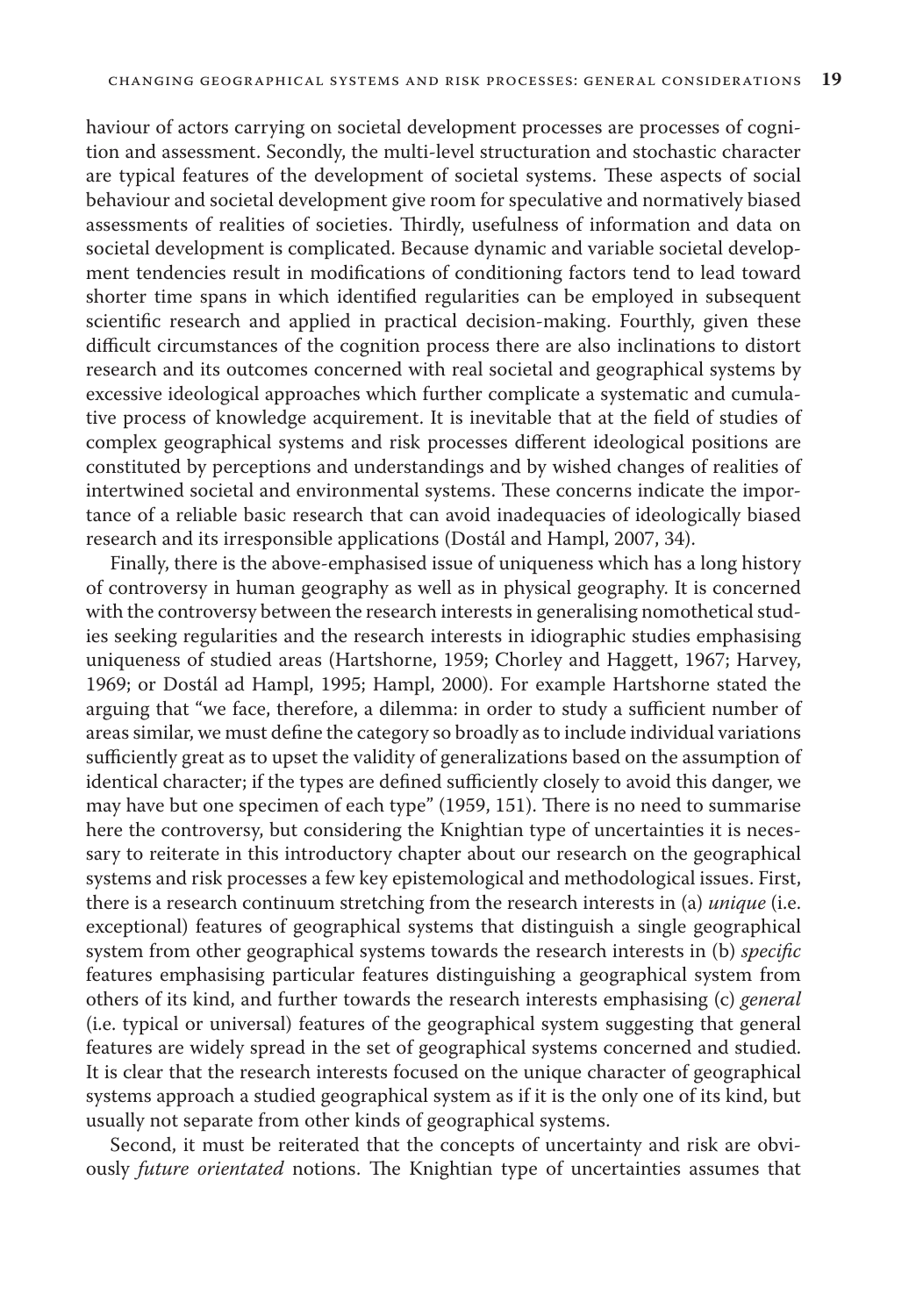to a very high degree regularities are unknown; regularities which must be applied in necessary estimations of future outcomes of processes in the system studied. The concept of risk is also distinguished from the one of uncertainty, because risk involves decision-making resulting in a *voluntary* taking of doubtful of adverse chances. Further, risk differs from hazard which is implying danger from something *beyond the control* of decision-maker. Therefore, risk situations refer in the studies of geographical systems to high possibilities of loss or harm that are to a certain degree known to decision-makers concerned. In short, the conceptualisation of risk situation assumes research interests that can produce relevant information about general or at least specific features of geographical systems. Third, the research orientated on studies of complex real geographical systems and risk processes must be obviously concerned with the intertwined nature of the societal and environmental systems and confront the complicating facts that repetitions of their features and processes are limited (see also Dostál and Hampl, 2007). In consequence, the production of *useful* knowledge about regularities that are needed for *estimations of future developments and risk processes* is significantly constrained. Accordingly, the research methodologies concerned with systematic studies of risk processes in real geographical systems must often be orientated necessarily on *monitoring of individual cases of systems* (see also Bennett and Chorley, 1978). The monitoring-based research considering individual cases of geographical systems can deliver useful outcomes that make it possible in the specific context of the system concerned to assess future states of quality and forms of feedback mechanisms between the societal and environmental components of the geographical system though extrapolations through quantitative modelling. Examples of the monitoring and modelling of individual geographical systems were presented earlier (see Dostál and Langhammer, 2007) and highlighted some of the ways in which different processes in nature and society can be understood as risk processes or in terms of unexpected hazards and uncertainties. The key lesson to be drawn from all these considerations of the difficult notions of risk and uncertainty is that highly unique situations which are often identified in complex analyses of the real geographical systems are beset by uncertainties which cannot be reduced to risk situations defined in unequivocal terms of causes and effects which would make effective decision-making and applications in other instances an unproblematic affair.

### 2.2 Further considerations on geographical systems: social systems and ecosystems intertwined

Among early and interesting considerations of the extremely heterogeneous character of geographical systems are conceptual studies of the character of intertwined social systems and ecosystems and the key role of the societal context carried out by Duncan (1959; 1961). He claimed that "if one holds with Durkheim that the basic categories of science, as well as the interpretative schemes of everyday life, arise from the nature and experiences of human collective existence, it cannot be long before we are forced to conjure with some version of the ecosystem" (1961, 149). He sketched a preliminary human-ecological frame of reference in terms of four referential concepts: